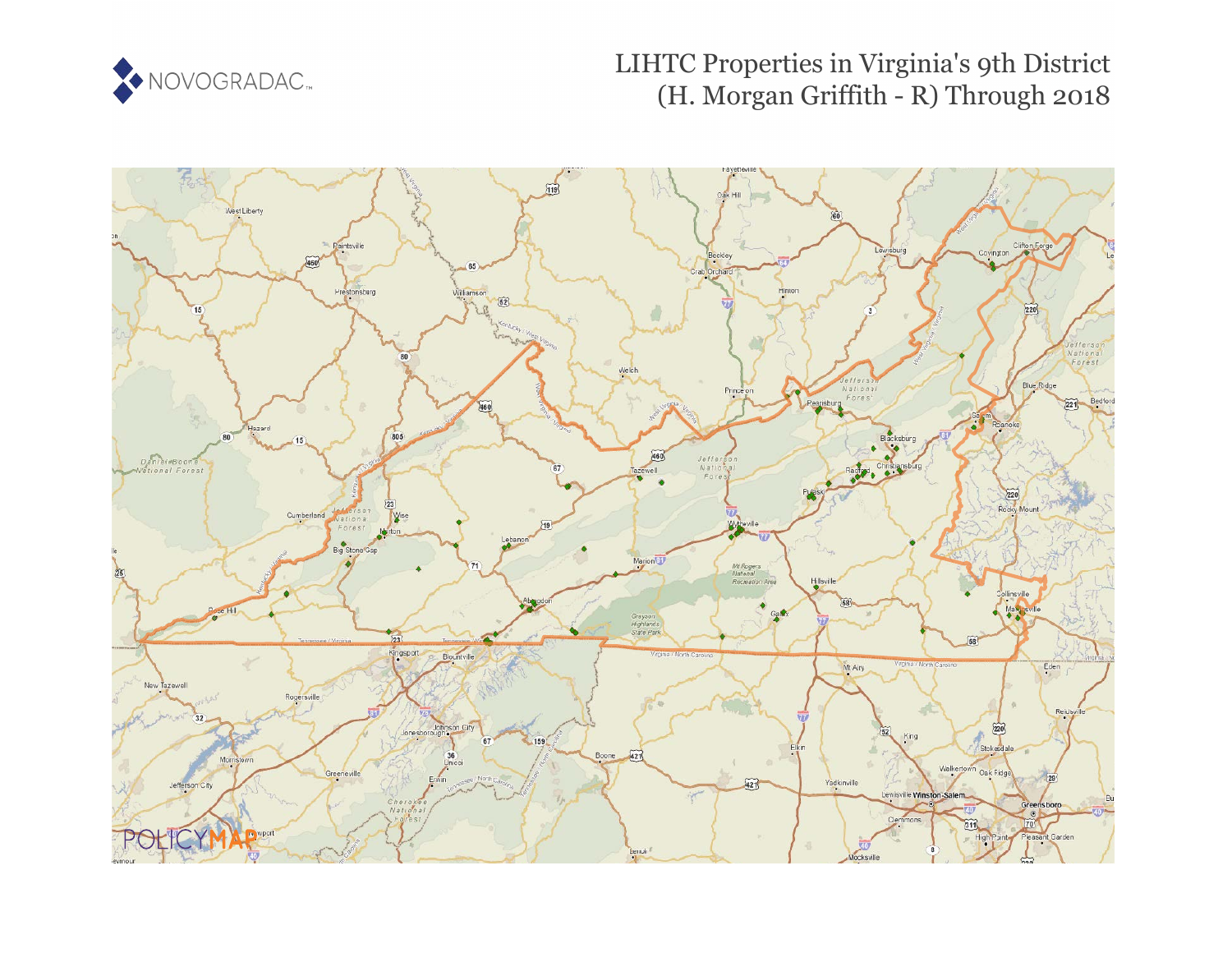| <b>Project Name</b>                           | <b>Address</b>                  | City                 | <b>State</b>           | <b>Zip Code</b> | Nonprofit<br><b>Sponsor</b> | <b>Allocation</b><br>Year | <b>Annual</b><br><b>Allocated</b><br><b>Amount</b> | <b>Year Placed</b><br>in Service | <b>Construction Type</b> | <b>Total</b><br><b>Units</b> | Low<br>Income<br><b>Units</b> | <b>Rent</b> or<br><b>Income</b><br><b>Ceiling</b> | <b>Credit</b><br><b>Percentage</b> | Tax-<br><b>Exempt</b><br><b>Bond</b> | <b>HUD Multi-Family</b><br><b>Financing/Rental</b><br><b>Assistance</b> |
|-----------------------------------------------|---------------------------------|----------------------|------------------------|-----------------|-----------------------------|---------------------------|----------------------------------------------------|----------------------------------|--------------------------|------------------------------|-------------------------------|---------------------------------------------------|------------------------------------|--------------------------------------|-------------------------------------------------------------------------|
| <b>INMAN VILLAGE</b>                          | 100 DON WHITEHEAD<br>${\rm DR}$ | APPALACHIA           | VA                     |                 | Yes                         | 2000                      | \$308,000                                          | 2003                             | Acquisition and Rehab 88 |                              | 88                            | <b>50% AMGI</b>                                   | 70 % present<br>value              | $\rm No$                             | Yes                                                                     |
| <b>HARBOR LANDING</b>                         | 800 DIXIE ST                    | <b>BRISTOL</b>       | VA                     | 24201           | No                          | 2001                      | \$252,297                                          | 2004                             | <b>New Construction</b>  | 32                           | $32\,$                        | 50% AMGI                                          | 70 % present<br>value              | No                                   | No                                                                      |
| <b>MELTON'S RUN</b>                           | 54 MELTONS RUN LN               | <b>GALAX</b>         | $\mathbf{V}\mathbf{A}$ | 24333           | No                          | 2002                      | \$291,657                                          | 2004                             | <b>New Construction</b>  | 48                           | 48                            | <b>50% AMGI</b>                                   | 70 % present<br>value              | $\rm No$                             | No                                                                      |
| DOGWOOD TERRACE                               | 170 DOGWOOD TER                 | <b>BIG STONE GAP</b> | VA                     | 24219           | No                          | 2002                      | \$422,916                                          | 2004                             | Acquisition and Rehab 97 |                              | 97                            | 60% AMGI                                          | 70 % present<br>value              | $_{\rm No}$                          | Yes                                                                     |
| <b>ROSE HILL</b>                              | 200 PINNACLE RD                 | <b>ROSE HILL</b>     | VA                     | 24281           | $\mathbf{N}\mathbf{o}$      | 2001                      | \$251,612                                          | 2004                             | <b>New Construction</b>  | $32\,$                       | $32\phantom{.0}$              | <b>50% AMGI</b>                                   | 70 % present<br>value              | $\rm No$                             | $\mathbf{No}$                                                           |
| THOMAS JEFFERSON SENIORS                      | 429 W MARY ST                   | <b>BRISTOL</b>       | VA                     | 24201           | No                          | 2001                      | \$182,745                                          | 2004                             | Acquisition and Rehab 30 |                              | 30                            | 50% AMGI                                          | $70\,\%$ present<br>value          | $_{\rm No}$                          | $\mathbf{No}$                                                           |
| RIDGEWOOD PLACE SENIORS                       | 109 RIDGEWOOD LN                | <b>RADFORD</b>       | $\mathbf{V}\mathbf{A}$ | 24141           | $\rm No$                    | 2003                      | \$340,250                                          | 2005                             | New Construction         | 40                           | ${\bf 40}$                    | <b>50% AMGI</b>                                   | 70 % present<br>value              | $_{\rm No}$                          | $\rm No$                                                                |
| CEDAR CREST III                               | 600 CEDAR HILL DR               | <b>BLACKSBURG</b>    | VA                     | 24060           | Yes                         | 2002                      | \$283,678                                          | 2005                             | New Construction         | 28                           | $\bf 28$                      | 50% AMGI                                          | 70 % present<br>value              | $_{\rm No}$                          | No                                                                      |
| <b>MEADOWVIEW</b>                             | 1021 LEE HWY N                  | <b>PULASKI</b>       | VA                     | 24301           | Yes                         | 2002                      | \$270,781                                          | 2005                             | Acquisition and Rehab 98 |                              | 98                            | <b>50% AMGI</b>                                   | 70 % present<br>value              | $_{\rm No}$                          | $\mathbf{N}\mathbf{o}$                                                  |
| <b>NORTHWAY</b>                               | 127 WILSON AVE                  | <b>GALAX</b>         | VA                     | 24333           | No                          | 2002                      | \$108,080                                          | 2005                             | Acquisition and Rehab 72 |                              | 72                            | 50% AMGI                                          | 30 % present<br>value              | Yes                                  | No                                                                      |
| HEATHER GLEN APTS                             | 1004 HEATHER GLEN<br>${\rm DR}$ | <b>RADFORD</b>       | $\mathbf{V}\mathbf{A}$ | 24141           | $\mathbf{N}\mathbf{o}$      | 2002                      | \$341,295                                          | 2005                             | New Construction         | 40                           | 40                            | <b>50% AMGI</b>                                   | 70 % present<br>value              | $\rm No$                             | No                                                                      |
| <b>GATEWAY VILLAGE</b>                        | 303 KNOB ST                     | <b>RICH CREEK</b>    | VA                     | 24147           | No                          | 2004                      | \$151,049                                          | 2006                             | Acquisition and Rehab 42 |                              | 42                            | 50% AMGI                                          | 70 % present<br>value              | No                                   | No                                                                      |
| <b>HUCKLEBERRY COURT</b><br><b>TOWNHOUSES</b> | 599 VIRGINIAN DR                | CHRISTIANSBURG VA    |                        | 24073           | No                          | 2003                      | \$536,378                                          | 2006                             | <b>New Construction</b>  | 50                           | 50                            | 50% AMGI                                          | 70 % present<br>value              | $\rm No$                             | No                                                                      |
| STONEGATE (LEE CO)                            | <b>420 STONEGATE DR</b>         | PENNINGTON GAP VA    |                        |                 | No                          | 2004                      | \$171,139                                          | 2006                             | Acquisition and Rehab 36 |                              | 36                            | 50% AMGI                                          | 70 % present<br>value              | No                                   | No                                                                      |
| OXFORD SQUARE                                 | 100 OXFORD SQ                   | RICHLANDS            | VA                     | 24641           | No                          | 2005                      | \$216,708                                          | 2007                             | Acquisition and Rehab 87 |                              | ${\bf 87}$                    | 60% AMGI                                          | 70 % present<br>value              | $\mathbf{No}$                        | No                                                                      |

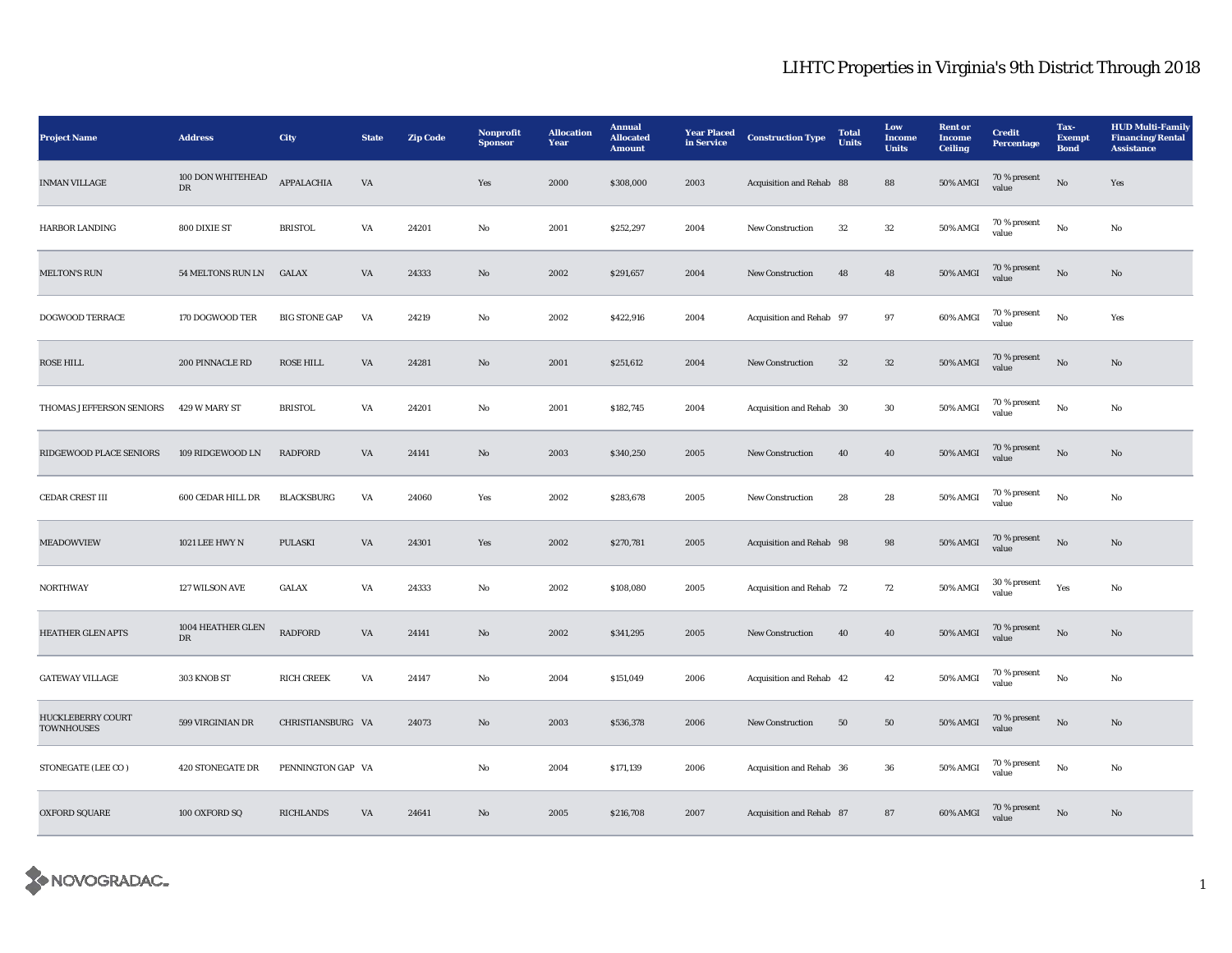| <b>Project Name</b>                        | <b>Address</b>                   | City              | <b>State</b> | <b>Zip Code</b> | Nonprofit<br><b>Sponsor</b> | <b>Allocation</b><br>Year | <b>Annual</b><br><b>Allocated</b><br><b>Amount</b> | <b>Year Placed</b><br>in Service | <b>Construction Type</b> | <b>Total</b><br><b>Units</b> | Low<br>Income<br><b>Units</b> | <b>Rent or</b><br><b>Income</b><br><b>Ceiling</b> | <b>Credit</b><br><b>Percentage</b> | Tax-<br><b>Exempt</b><br><b>Bond</b> | <b>HUD Multi-Family</b><br><b>Financing/Rental</b><br><b>Assistance</b> |
|--------------------------------------------|----------------------------------|-------------------|--------------|-----------------|-----------------------------|---------------------------|----------------------------------------------------|----------------------------------|--------------------------|------------------------------|-------------------------------|---------------------------------------------------|------------------------------------|--------------------------------------|-------------------------------------------------------------------------|
| <b>TAZEWELL SQUARE</b>                     | 504 DOGWOOD RD                   | <b>TAZEWELL</b>   | VA           | 24651           | No                          | 2005                      | \$117,899                                          | 2007                             | Acquisition and Rehab 56 |                              | 56                            | 60% AMGI                                          | 70 % present<br>value              | $\rm No$                             | No                                                                      |
| <b>CASSELL PINES</b>                       | 360 CASSELL RD                   | <b>WYTHEVILLE</b> | VA           | 24382           | $\mathbf{N}\mathbf{o}$      | 2004                      | \$184,801                                          | 2007                             | <b>New Construction</b>  | 18                           | 18                            | 60% AMGI                                          | 70 % present<br>value              | No                                   | No                                                                      |
| DOUGLAS SCHOOL                             | 711 OAKVIEW AVE                  | <b>BRISTOL</b>    | VA           | 24201           | No                          | 2004                      | \$286,582                                          | 2007                             | Acquisition and Rehab 41 |                              | 41                            | 50% AMGI                                          | 70 % present<br>value              | No                                   | Yes                                                                     |
| <b>HENLEY PLACE</b>                        | 1215 SILVER LAKE RD              | CHRISTIANSBURG VA |              | 24073           | $\mathbf{N}\mathbf{o}$      | 2004                      | \$524,482                                          | 2007                             | New Construction         | 41                           | 41                            | 50% AMGI                                          | 70 % present<br>value              | $_{\rm No}$                          | No                                                                      |
| MEADOWS II - WOLF CREEK HOUS 220 COBURN CT |                                  | PEMBROKE          | VA           | 24136           | Yes                         | 2004                      | \$123,250                                          | 2007                             | New Construction         | $11\,$                       | $11\,$                        | 60% AMGI                                          | 70 % present<br>value              | $\rm No$                             | No                                                                      |
| <b>WHITE'S MILL POINT</b>                  | 15379 WHITES MILL RD ABINGDON    |                   | VA           | 24210           | Yes                         | 2004                      | \$281,000                                          | 2007                             | <b>New Construction</b>  | 32                           | $32\,$                        | <b>50% AMGI</b>                                   | 70 % present<br>value              | No                                   | Yes                                                                     |
| WOODSTONE VILLAGE I                        | 211 WOODSTONE DR E BIG STONE GAP |                   | VA           | 24219           | No                          | 2004                      | \$190,239                                          | 2007                             | Acquisition and Rehab 36 |                              | ${\bf 36}$                    | 60% AMGI                                          | 70 % present<br>value              | No                                   |                                                                         |
| <b>WOODSTONE VILLAGE II</b>                | 273 WOODSTONE DR E BIG STONE GAP |                   | VA           | 24219           | $\mathbf{N}\mathbf{o}$      | 2004                      | \$92,033                                           | 2007                             | Acquisition and Rehab 18 |                              | 18                            | 60% AMGI                                          | $70\,\%$ present<br>value          | $_{\rm No}$                          |                                                                         |
| <b>RIDGECREST TOWN</b>                     | 2 HERITAGE DR                    | <b>BRISTOL</b>    | VA           | 24201           | No                          | 2006                      | \$536,139                                          | 2008                             | <b>New Construction</b>  | 72                           | 72                            | 60% AMGI                                          | 70 % present<br>value              | No                                   | No                                                                      |
| <b>SAPLING GROVE</b>                       | 609 CLINTON AVE                  | <b>BRISTOL</b>    | VA           | 24201           | No                          | 2006                      | \$248,044                                          | 2009                             | New Construction         | 26                           | ${\bf 26}$                    | 60% AMGI                                          | 70 % present<br>value              | $\rm No$                             | No                                                                      |
| <b>HIGH MEADOWS</b>                        | 140 E MAIN ST                    | <b>RADFORD</b>    | VA           | 24141           | $\rm No$                    | 2006                      | \$695,884                                          | 2009                             | <b>New Construction</b>  | 60                           | 60                            | 60% AMGI                                          | 70 % present<br>value              | $\rm\thinspace No$                   | No                                                                      |
| <b>HUNTER'S RIDGE</b>                      | 100 HUNTERS RDG                  | <b>RICHLANDS</b>  | VA           | 24641           | $\mathbf{N}\mathbf{o}$      | 2006                      | \$111,326                                          | 2009                             | Acquisition and Rehab 48 |                              | 48                            | 60% AMGI                                          | $70\,\%$ present<br>value          | $\rm No$                             | $\mathbf{N}\mathbf{o}$                                                  |
| <b>LEBANON SQUARE</b>                      | 176 ROGERS ST                    | LEBANON           | VA           | 24266           | No                          | 2006                      | \$110,523                                          | 2009                             | Acquisition and Rehab 48 |                              | 48                            | 60% AMGI                                          | $70\,\%$ present<br>value          | $\mathbf{No}$                        | No                                                                      |
| <b>CANANCHE CREEK</b>                      | 230 VIRGINIA AVE NE NORTON       |                   | VA           | 24273           | No                          | 2008                      | \$172,910                                          | 2010                             | Acquisition and Rehab 36 |                              | 35                            | 60% AMGI                                          | 70 % present<br>value              | $\mathbf{N}\mathbf{o}$               | No                                                                      |
| <b>COPPER CREEK</b>                        | 17 ROSE DR                       | LEBANON           | VA           | 24266           | No                          | 2008                      | \$149,390                                          | 2010                             | Acquisition and Rehab 36 |                              | 35                            | 60% AMGI                                          | 70 % present<br>value              | No                                   | No                                                                      |

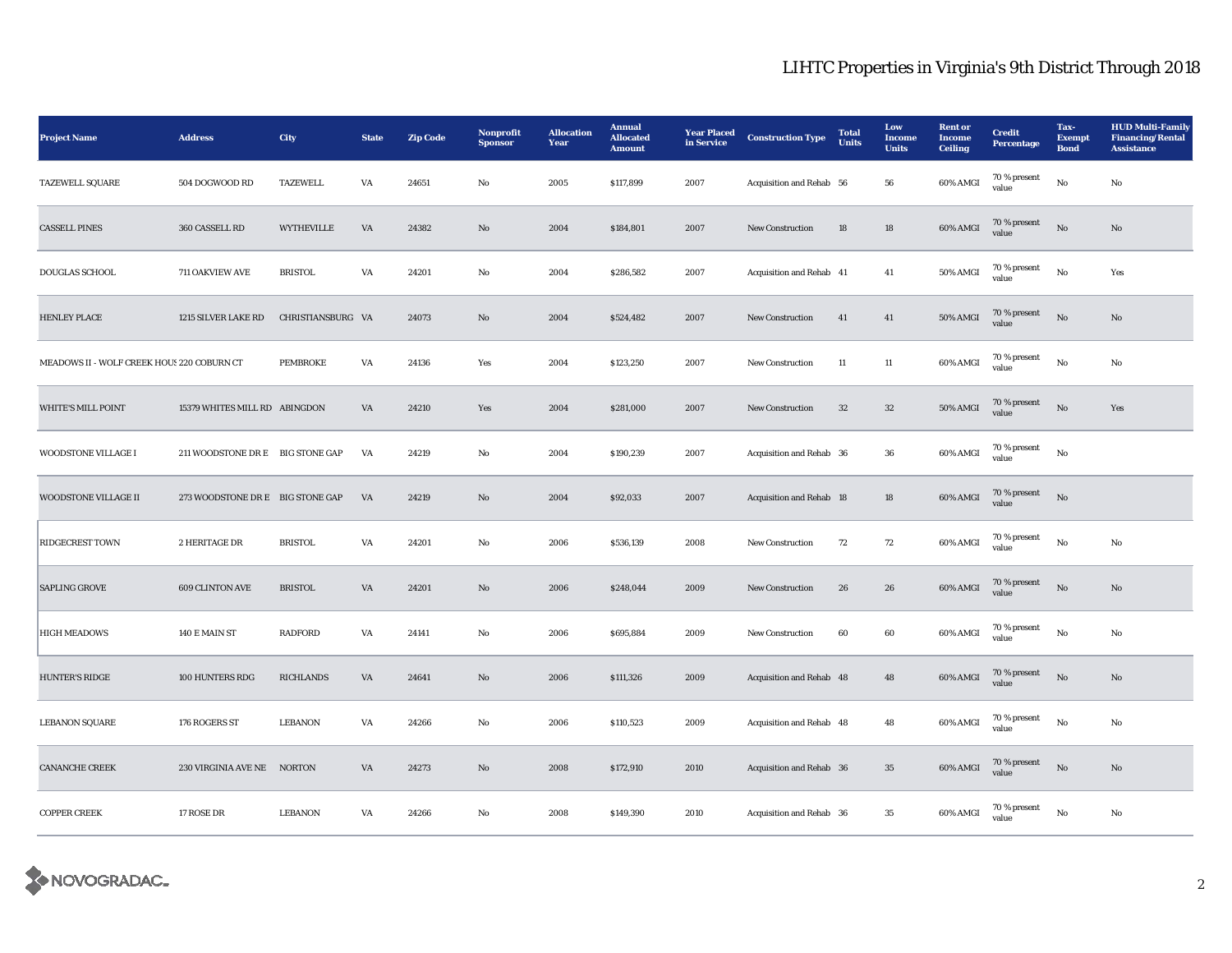| <b>Project Name</b>      | <b>Address</b>                                  | <b>City</b>       | <b>State</b>           | <b>Zip Code</b> | Nonprofit<br><b>Sponsor</b> | <b>Allocation</b><br>Year | <b>Annual</b><br><b>Allocated</b><br><b>Amount</b> | <b>Year Placed</b><br>in Service | <b>Construction Type</b>              | <b>Total</b><br><b>Units</b> | Low<br><b>Income</b><br><b>Units</b> | <b>Rent or</b><br>Income<br><b>Ceiling</b> | <b>Credit</b><br><b>Percentage</b> | Tax-<br><b>Exempt</b><br><b>Bond</b> | <b>HUD Multi-Family</b><br><b>Financing/Rental</b><br><b>Assistance</b> |
|--------------------------|-------------------------------------------------|-------------------|------------------------|-----------------|-----------------------------|---------------------------|----------------------------------------------------|----------------------------------|---------------------------------------|------------------------------|--------------------------------------|--------------------------------------------|------------------------------------|--------------------------------------|-------------------------------------------------------------------------|
| <b>SHAWNEE RIDGE</b>     | 250 VIRGINIA AVE NE NORTON                      |                   | VA                     | 24273           | $\mathbf{N}\mathbf{o}$      | 2008                      | \$93,472                                           | 2010                             | Acquisition and Rehab 20              |                              | 20                                   | 60% AMGI                                   | 70 % present<br>value              | No                                   | No                                                                      |
| <b>SIERRA SPRINGS</b>    | 61 MAPLEWOOD DR                                 | <b>TAZEWELL</b>   | VA                     |                 | No                          | 2008                      | \$162,058                                          | 2010                             | Acquisition and Rehab 36              |                              | 35                                   | 60% AMGI                                   | 70 % present<br>value              | No                                   | No                                                                      |
| <b>SWEETBRIAR</b>        | 16169 GILBERT DR                                | ABINGDON          | VA                     | 24210           | Yes                         | 2007                      | \$293,661                                          | 2010                             | New Construction                      | 20                           | ${\bf 20}$                           | 60% AMGI                                   | 70 % present<br>value              | No                                   | No                                                                      |
| <b>ABINGDON GREEN</b>    | 290 SENIOR DR NE                                | ABINGDON          | VA                     | 24210           | Yes                         | 2007                      | \$146,200                                          | 2010                             | <b>New Construction</b>               | 32                           | $32\,$                               | <b>50% AMGI</b>                            | 70 % present<br>value              | No                                   | No                                                                      |
| DANTE CROSSING           | 508 BUNCHTOWN RD                                | <b>DANTE</b>      | VA                     | 24237           | Yes                         | 2007                      | \$157,472                                          | 2010                             | <b>New Construction</b>               | 12                           | 12                                   | 60% AMGI                                   | $70\,\%$ present<br>value          | $\rm No$                             | No                                                                      |
| <b>NORTON GREEN</b>      | 380 14TH ST NW                                  | <b>NORTON</b>     | $\mathbf{V}\mathbf{A}$ | 24273           | Yes                         | 2007                      | \$168,500                                          | 2010                             | <b>New Construction</b>               | 40                           | 40                                   | 60% AMGI                                   | 70 % present<br>value              | $_{\rm No}$                          | $_{\rm No}$                                                             |
| PULASKI VILLAGE          | 980 MEMORIAL DR                                 | <b>PULASKI</b>    | VA                     | 24301           | Yes                         | 2007                      | \$62,898                                           | 2010                             | <b>New Construction</b>               | 44                           | 44                                   | 60% AMGI                                   | 70 % present<br>value              | No                                   | $\mathbf {No}$                                                          |
| <b>LINDEN GREEN</b>      | 1600 SIMPSON RD                                 | CHRISTIANSBURG VA |                        | 24073           | Yes                         | 2009                      | \$331,845                                          | 2011                             | Acquisition and Rehab 84              |                              | 84                                   | 60% AMGI                                   | 70 % present<br>value              | No                                   | Yes                                                                     |
| JONESVILLE MANOR APTS    | 117 JONESVILLE<br>MANOR RD                      | <b>JONESVILLE</b> | VA                     | 24263           | Yes                         | 2008                      | \$249,572                                          | 2011                             | New Construction                      | 40                           | 40                                   | 60% AMGI                                   | 70 % present<br>value              | No                                   | $\mathbf{N}\mathbf{o}$                                                  |
| <b>ASPEN SQUARE</b>      | 61 MAPLEWOOD LN                                 | <b>TAZEWELL</b>   | VA                     | 24651           | No                          | 2009                      | \$160,488                                          | 2011                             | Both New Construction 60<br>and $A/R$ |                              | $60\,$                               | 60% AMGI                                   | 70 % present<br>value              | No                                   | No                                                                      |
| OAK PARK (SALEM)         | <b>61 OTTER AVE</b>                             | <b>SALEM</b>      | VA                     | 24153           | No                          | 2008                      | \$268,092                                          | 2011                             | Acquisition and Rehab 144             |                              | 140                                  | 60% AMGI                                   | $30$ % present<br>value            | Yes                                  | No                                                                      |
| <b>COMMONWEALTH APTS</b> | 603 COMMONWEALTH<br>ST                          | <b>WISE</b>       | VA                     | 24293           | No                          | 2010                      | \$235,000                                          | 2012                             | Acquisition and Rehab 26              |                              | 26                                   | 60% AMGI                                   | $70\,\%$ present<br>value          | No                                   | Yes                                                                     |
| <b>COTTON MILL</b>       | 438 DOBYNS RD                                   | <b>STUART</b>     | VA                     | 24171           | $\mathbf{No}$               | 2010                      | \$220,103                                          | 2012                             | Acquisition and Rehab 40              |                              | $39\,$                               | 60% AMGI                                   | $70$ % present $\,$<br>value       | $_{\rm No}$                          | $\mathbf{No}$                                                           |
| <b>DOLLY ANN</b>         | 826 LONG AVE                                    | COVINGTON         | VA                     | 24426           | Yes                         | 2009                      | \$422,837                                          | 2012                             | Acquisition and Rehab 108             |                              | 108                                  | 60% AMGI                                   | 70 % present<br>value              | No                                   | Yes                                                                     |
| FOREST HILLS AT BELVIEW  | 3226 PEPPERS FRY RD<br>$\ensuremath{\text{NW}}$ | CHRISTIANSBURG VA |                        | 24073           | No                          | 2010                      | \$940,605                                          | 2012                             | <b>New Construction</b>               | 70                           | 70                                   | 60% AMGI                                   | 70 % present<br>value              | $\rm No$                             | No                                                                      |

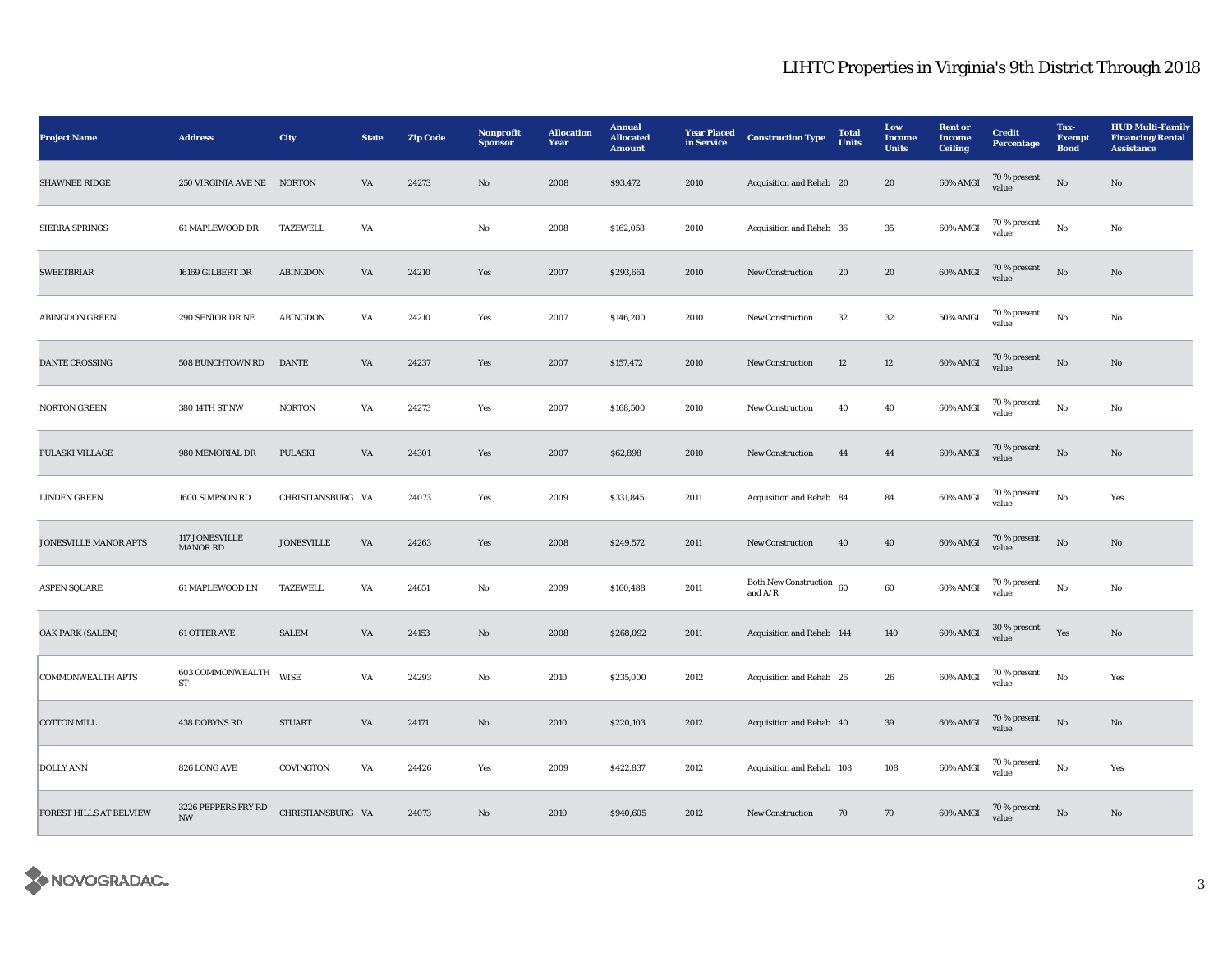| <b>Project Name</b>                     | <b>Address</b>                  | <b>City</b>         | <b>State</b> | <b>Zip Code</b> | Nonprofit<br><b>Sponsor</b> | <b>Allocation</b><br>Year | <b>Annual</b><br><b>Allocated</b><br><b>Amount</b> | <b>Year Placed</b><br>in Service | <b>Construction Type</b>  | <b>Total</b><br><b>Units</b> | Low<br><b>Income</b><br><b>Units</b> | <b>Rent</b> or<br>Income<br><b>Ceiling</b> | <b>Credit</b><br><b>Percentage</b> | Tax-<br><b>Exempt</b><br><b>Bond</b> | <b>HUD Multi-Family</b><br><b>Financing/Rental</b><br><b>Assistance</b> |
|-----------------------------------------|---------------------------------|---------------------|--------------|-----------------|-----------------------------|---------------------------|----------------------------------------------------|----------------------------------|---------------------------|------------------------------|--------------------------------------|--------------------------------------------|------------------------------------|--------------------------------------|-------------------------------------------------------------------------|
| <b>JEFFERSON UNION</b>                  | 535 S 12TH ST                   | WYTHEVILLE          | VA           | 24382           | No                          | 2011                      | \$366,000                                          | 2012                             | New Construction          | 24                           | 24                                   | 60% AMGI                                   | 70 % present<br>value              | No                                   | No                                                                      |
| <b>MARTINSVILLE LOFTS</b>               | 900 RIVES RD                    | MARTINSVILLE        | VA           | 24112           | $\mathbf{N}\mathbf{o}$      | 2009                      | \$315,305                                          | 2012                             | Acquisition and Rehab 60  |                              | 60                                   | 60% AMGI                                   | 70 % present<br>value              | No                                   | Yes                                                                     |
| OAK KNOLL                               | 115 BACKER LN                   | <b>DAMASCUS</b>     | VA           | 24236           | No                          | 2010                      | \$126,948                                          | 2012                             | Acquisition and Rehab 21  |                              | $21\,$                               | 60% AMGI                                   | 70 % present<br>value              | $_{\rm No}$                          | No                                                                      |
| RIVERSIDE PLACE                         | 505 S SHADY AVE                 | <b>DAMASCUS</b>     | VA           | 24236           | Yes                         | 2009                      | \$100,000                                          | 2012                             | Acquisition and Rehab 22  |                              | $\bf 22$                             | 60% AMGI                                   | 70 % present<br>value              | $\rm No$                             | $\mathbf{N}\mathbf{o}$                                                  |
| <b>WESTWOOD</b>                         | 1050 W WASHINGTON<br>ST         | <b>WYTHEVILLE</b>   | VA           | 24382           | No                          | 2010                      | \$204,977                                          | 2012                             | Acquisition and Rehab 36  |                              | 36                                   | 60% AMGI                                   | 70 % present<br>value              | No                                   | No                                                                      |
| <b>SETTLERS POINT</b>                   | 32152 PLYMOUTH CT               | <b>DAMASCUS</b>     | VA           | 24236           | Yes                         | 2011                      | \$415,198                                          | 2013                             | Acquisition and Rehab 62  |                              | 62                                   | 60% AMGI                                   | 70 % present<br>value              | $\mathbf{N}\mathbf{o}$               | Yes                                                                     |
| WILLOW WOODS PRESERVATION 222 ALLEN AVE |                                 | <b>RADFORD</b>      | VA           | 24141           | No                          | 2012                      | \$252,754                                          | 2013                             | Acquisition and Rehab 143 |                              | 139                                  | 60% AMGI                                   | 30 % present<br>value              | Yes                                  | Yes                                                                     |
| WOODLANDS AT BRISTOL                    | 170 SECOND ST                   | <b>BRISTOL</b>      | VA           | 24201           | Yes                         | 2011                      | \$857,865                                          | 2013                             | Acquisition and Rehab 136 |                              | 136                                  | 60% AMGI                                   | 70 % present<br>value              | $\rm No$                             | Yes                                                                     |
| <b>CLINCH VIEW MANOR</b>                | 292 JAY ST                      | <b>GATE CITY</b>    | VA           | 24251           | $\rm No$                    | 2011                      | \$283,625                                          | 2014                             | Acquisition and Rehab 41  |                              | $41\,$                               | 60% AMGI                                   | 30 % present<br>value              | $_{\rm No}$                          | $\mathbf{No}$                                                           |
| HILLSIDE APTS (PEARISBURG)              | 408 CHURCH AVE OFC A PEARISBURG |                     | VA           | 24134           | $\mathbf{N}\mathbf{o}$      | 2012                      | \$263,000                                          | 2014                             | Acquisition and Rehab 36  |                              | 36                                   |                                            | 70 % present<br>value              | $\rm No$                             | $\mathbf{N}\mathbf{o}$                                                  |
| LAUREL WOODS (PULASKI)                  | 213 LAUREL WOOD DR PULASKI      |                     | VA           | 24301           | Yes                         | 2012                      | \$282,152                                          | 2014                             | Acquisition and Rehab 46  |                              | 46                                   |                                            | 70 % present<br>value              | No                                   | No                                                                      |
| <b>NEW RIVER GARDENS II</b>             | <b>300 JEFFRIES DR</b>          | <b>RADFORD</b>      | VA           | 24141           | Yes                         | 2012                      | \$242,436                                          | 2014                             | Acquisition and Rehab 44  |                              | 44                                   | 50% AMGI                                   | 70 % present<br>value              | $\rm No$                             | $\mathbf{N}\mathbf{o}$                                                  |
| PALACE COURT APTS                       | 905 PALACE CT                   | MARTINSVILLE        | VA           | 24112           |                             | 1988                      | \$4,336                                            | 1988                             | <b>New Construction</b>   | $\bf 6$                      | $\overline{4}$                       |                                            | 30 % present<br>value              | $_{\rm No}$                          |                                                                         |
| <b>HARMONY VILLAGE</b>                  | 1151 GLENDALE RD                | GALAX               | VA           | 24333           |                             | 1989                      | \$70,423                                           | 1989                             | New Construction          | 42                           | 42                                   |                                            | 30 % present<br>value              | $\rm No$                             |                                                                         |
| <b>GLEN RIDGE</b>                       | 675 THE GREAT RD                | <b>MARTINSVILLE</b> | VA           | 24112           |                             | 1989                      | \$71,500                                           | 1990                             | <b>New Construction</b>   | 41                           | 41                                   |                                            | 30 % present<br>value              | $_{\rm No}$                          |                                                                         |

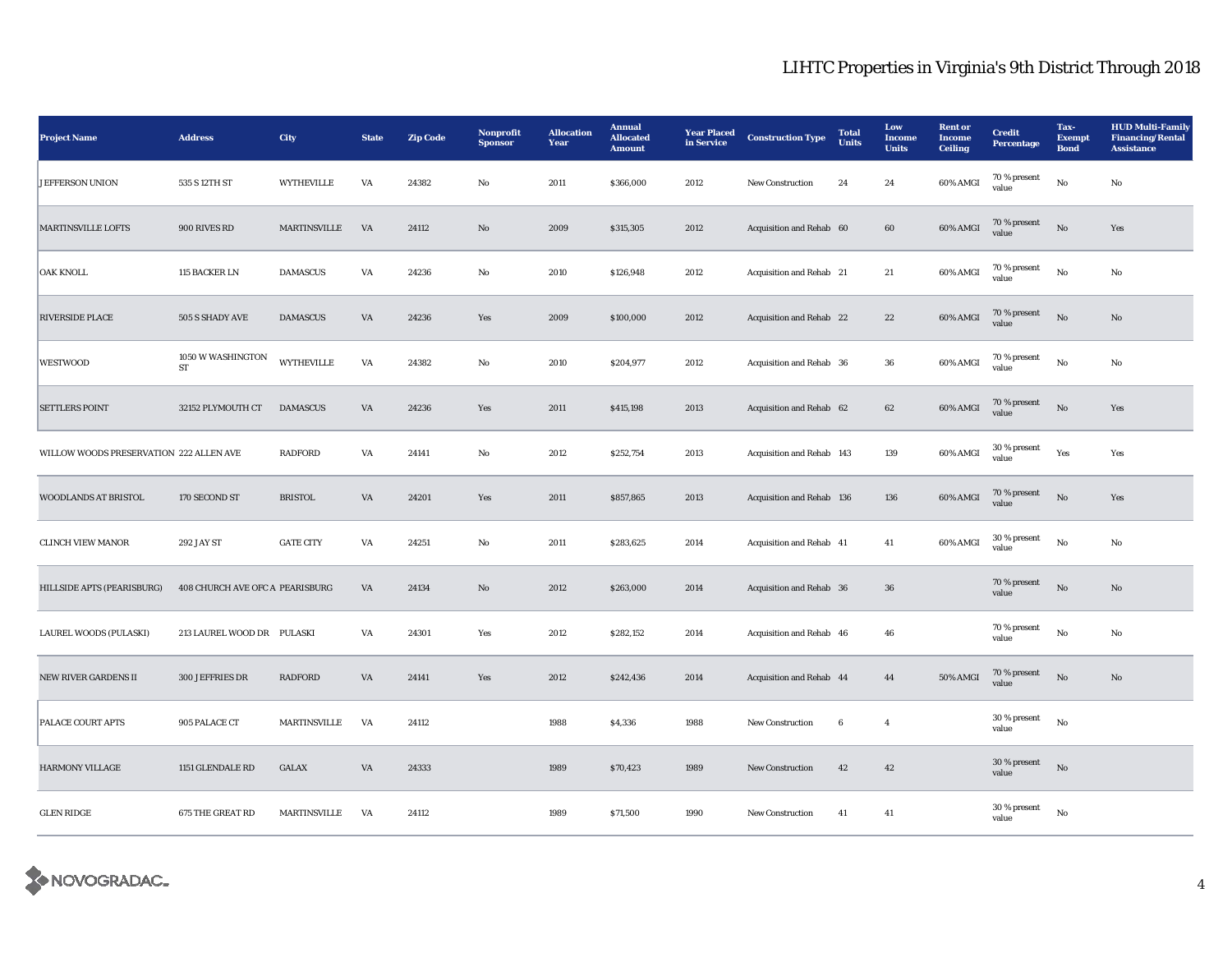| <b>Project Name</b>                       | <b>Address</b>                 | City                 | <b>State</b> | <b>Zip Code</b> | Nonprofit<br><b>Sponsor</b> | <b>Allocation</b><br>Year | <b>Annual</b><br><b>Allocated</b><br><b>Amount</b> | <b>Year Placed</b><br>in Service | <b>Construction Type</b>                       | <b>Total</b><br><b>Units</b> | Low<br><b>Income</b><br><b>Units</b> | <b>Rent</b> or<br><b>Income</b><br><b>Ceiling</b> | <b>Credit</b><br><b>Percentage</b> | Tax-<br><b>Exempt</b><br><b>Bond</b> | <b>HUD Multi-Family</b><br><b>Financing/Rental</b><br><b>Assistance</b> |
|-------------------------------------------|--------------------------------|----------------------|--------------|-----------------|-----------------------------|---------------------------|----------------------------------------------------|----------------------------------|------------------------------------------------|------------------------------|--------------------------------------|---------------------------------------------------|------------------------------------|--------------------------------------|-------------------------------------------------------------------------|
| <b>JEFFERSON PLACE</b>                    | 200 W JEFFERSON ST             | <b>WYTHEVILLE</b>    | VA           | 24382           |                             | 1989                      | $\$0$                                              | 1990                             | Acquisition and Rehab 2                        |                              | $\boldsymbol{2}$                     |                                                   | 70 % present<br>value              | $_{\rm No}$                          |                                                                         |
| RIVERVIEW ELDERLY HOUSING 215 HILLTOWN RD |                                | <b>FRIES</b>         | VA           | 24330           |                             | 1989                      | \$52,403                                           | 1990                             | New Construction                               | 32                           | $32\,$                               |                                                   | 30 % present<br>value              | $_{\rm No}$                          |                                                                         |
| <b>BRIARLEIGH COURT</b>                   | 1338 N MAIN ST                 | <b>HILLSVILLE</b>    | VA           | 24343           |                             | 1989                      | \$68,192                                           | 1991                             | New Construction                               | 40                           | 40                                   |                                                   | 30 % present<br>value              | No                                   |                                                                         |
| <b>LONGVIEW VILLAGE</b>                   | 101 LONGVIEW<br>VILLAGE CIR    | <b>WYTHEVILLE</b>    | VA           | 24382           | $\mathbf{No}$               | 1989                      | \$58,434                                           | 1992                             | <b>New Construction</b>                        | 44                           | 44                                   | 50% AMGI                                          | 70 % present<br>value              | $_{\rm No}$                          | No                                                                      |
| MT REGIS VILLAGE                          | 100 KIMBALL AVE                | <b>SALEM</b>         | VA           | 24153           |                             | 1994                      | \$0                                                | 1993                             | Acquisition and Rehab 168                      |                              | 68                                   |                                                   | 30 % present<br>value              | Yes                                  |                                                                         |
| <b>BLUEBERRY HILL ESTATES</b>             | 161 JACK RIVAL WAY             | <b>DUNGANNON</b>     | VA           | 24245           | No                          | 1993                      | \$57,488                                           | 1995                             | Both New Construction $\,$ 15<br>and $\rm A/R$ |                              | 15                                   | 50% AMGI                                          | 70 % present<br>value              | $_{\rm No}$                          | Yes                                                                     |
| <b>LEE TERRACE</b>                        | 1750 COMBS RD                  | PENNINGTON GAP VA    |              | 24277           | $\mathbf{N}\mathbf{o}$      | 1993                      | \$57,694                                           | 1995                             | <b>New Construction</b>                        | 40                           | 40                                   | 60% AMGI                                          | 70 % present<br>value              | $_{\rm No}$                          | $\mathbf{No}$                                                           |
| <b>PINE RIDGE</b>                         | 316 PENN AVE NW                | <b>FLOYD</b>         | VA           | 24091           | No                          | 1994                      | $\$0$                                              | 1995                             | <b>New Construction</b>                        | 36                           | 36                                   |                                                   | 30 % present<br>value              | $_{\rm No}$                          |                                                                         |
| MARTINS LANDING PHASE II                  | 1151 E CHURCH ST               | MARTINSVILLE         | VA           | 24112           | $\mathbf{No}$               | 1992                      | \$66,574                                           | 1995                             | New Construction                               | 38                           | ${\bf 38}$                           | 60% AMGI                                          | 70 % present<br>value              | No                                   | $\mathbf{No}$                                                           |
| <b>HUNTING HILLS</b>                      | 240 COUNTRIE DR                | CHRISTIANSBURG VA    |              | 24073           | No                          | 1994                      | \$70,626                                           | 1996                             | Acquisition and Rehab 12                       |                              | 12                                   |                                                   | 30 % present<br>value              | No                                   |                                                                         |
| LANDINGS                                  | 6899 SUNSET TER LN             | <b>FAIRLAWN</b>      | VA           | 24141           | No                          | 1994                      | \$16,338                                           | 1996                             | Acquisition and Rehab 18                       |                              | 18                                   |                                                   | 30 % present<br>value              | $_{\rm No}$                          |                                                                         |
| <b>HARMONY HOUSE</b>                      | 1149 GLENDALE ROAD GALAX       |                      | VA           | 24333           | Yes                         | 2015                      | \$230,690                                          | 1997                             | Acquisition and Rehab 40                       |                              | 40                                   | 60% AMGI                                          | $70\,\%$ present<br>value          | $_{\rm No}$                          | No                                                                      |
| PLAZA                                     | 100 ARMSTRONG<br><b>STREET</b> | <b>DUBLIN</b>        | VA           | 24084           | Yes                         | 2014                      | \$214,065                                          | 1998                             | Acquisition and Rehab 36                       |                              | ${\bf 36}$                           | 60% AMGI                                          | 70 % present<br>value              | $_{\rm No}$                          | No                                                                      |
| ALLEGHANY BUILDING                        | 511 E RIDGEWAY ST              | <b>CLIFTON FORGE</b> | VA           | 24422           | Yes                         | 1996                      | \$118,389                                          | 1999                             | Acquisition and Rehab 20                       |                              | 20                                   | 50% AMGI                                          | 70 % present<br>value              | $\mathbf{N}\mathbf{o}$               | No                                                                      |
| <b>CEDAR CREST I</b>                      | 596 CEDAR HILL DR              | <b>BLACKSBURG</b>    | VA           | 24060           | Yes                         | 1998                      | \$224,317                                          | 1999                             | New Construction                               | 26                           | 26                                   |                                                   | 70 % present<br>value              | $_{\rm No}$                          |                                                                         |

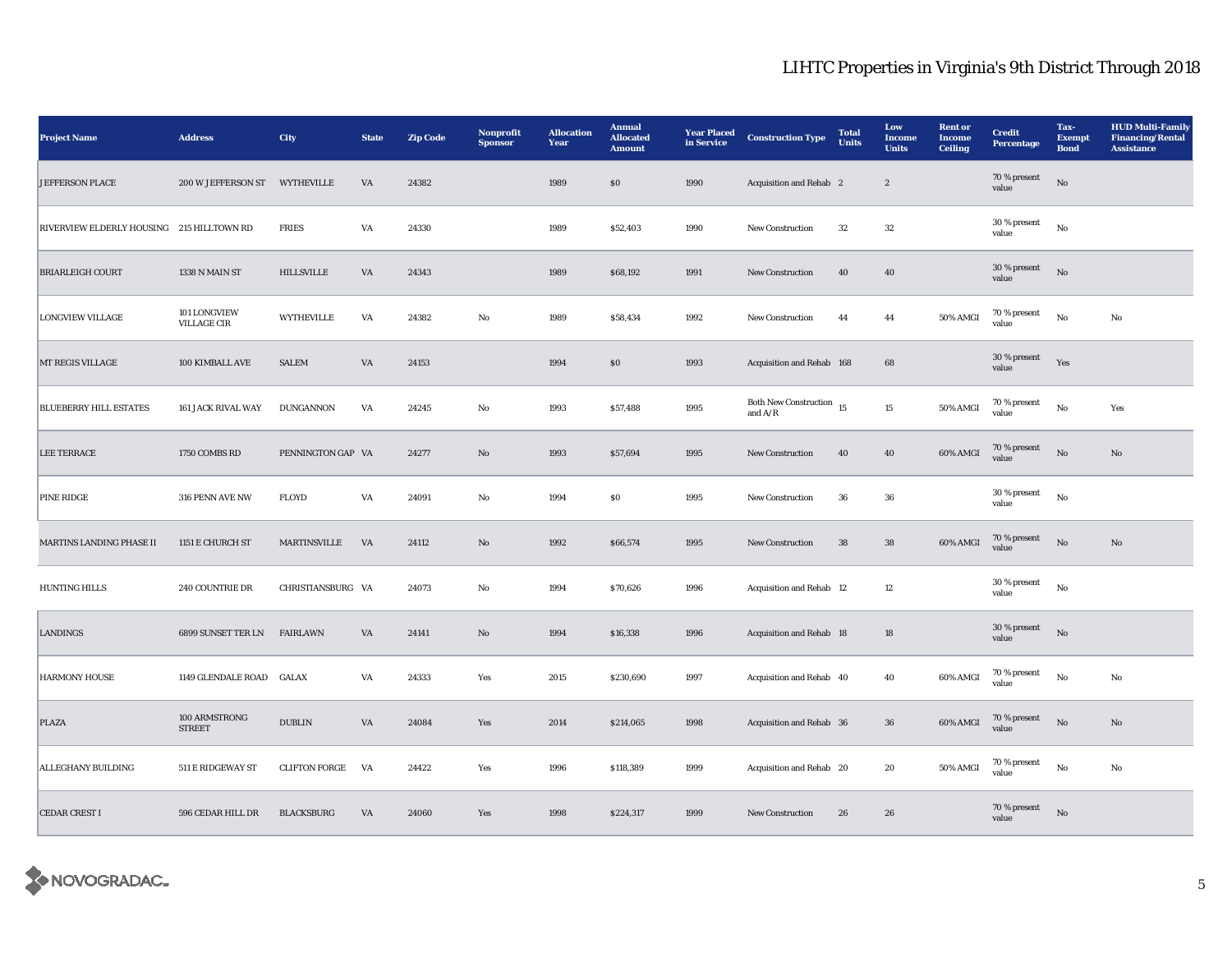| <b>Project Name</b>                                   | <b>Address</b>                      | City                | <b>State</b>           | <b>Zip Code</b> | Nonprofit<br><b>Sponsor</b> | <b>Allocation</b><br>Year | <b>Annual</b><br><b>Allocated</b><br><b>Amount</b> | <b>Year Placed</b><br>in Service | <b>Construction Type</b>                      | <b>Total</b><br><b>Units</b> | Low<br><b>Income</b><br><b>Units</b> | <b>Rent or</b><br><b>Income</b><br><b>Ceiling</b> | <b>Credit</b><br>Percentage | Tax-<br><b>Exempt</b><br><b>Bond</b> | <b>HUD Multi-Family</b><br><b>Financing/Rental</b><br><b>Assistance</b> |
|-------------------------------------------------------|-------------------------------------|---------------------|------------------------|-----------------|-----------------------------|---------------------------|----------------------------------------------------|----------------------------------|-----------------------------------------------|------------------------------|--------------------------------------|---------------------------------------------------|-----------------------------|--------------------------------------|-------------------------------------------------------------------------|
| <b>GRAYSON MANOR</b>                                  | 224 NICHOLS DR                      | <b>INDEPENDENCE</b> | VA                     | 24348           | Yes                         | 1997                      | \$93,746                                           | 1999                             | New Construction                              | 32                           | 32                                   | 60% AMGI                                          | 70 % present<br>value       | No                                   | No                                                                      |
| HILLSIDE APTS (TAZEWELL)                              | 508 DOGWOOD RD                      | <b>TAZEWELL</b>     | VA                     | 24651           | $\mathbf{No}$               | 1997                      | \$126,584                                          | 1999                             | <b>New Construction</b>                       | 36                           | 36                                   | <b>50% AMGI</b>                                   | 70 % present<br>value       | $\rm No$                             | No                                                                      |
| <b>NEW RIVER GARDENS</b>                              | 106 JEFFRIES DR                     | <b>RADFORD</b>      | VA                     | 24141           | $\rm No$                    | 1998                      | \$87,313                                           | 1999                             | Acquisition and Rehab 48                      |                              | 48                                   | <b>50% AMGI</b>                                   | 70 % present<br>value       | No                                   | $\mathbf{No}$                                                           |
| ORCHARD GROVE                                         | 434 ORCHARD GROVE<br>LN             | PEARISBURG          | $\mathbf{V}\mathbf{A}$ | 24134           | $\rm No$                    | 1998                      | \$238,767                                          | 1999                             | <b>New Construction</b>                       | 30                           | $30\,$                               | <b>50% AMGI</b>                                   | 70 % present<br>value       | $\rm No$                             | No                                                                      |
| MOUNTAIN GLEN & GLEN<br>MOUNTAIN HOMES                | 102 HARE CT                         | <b>GLEN LYN</b>     | VA                     |                 | No                          | 1996                      | \$98,198                                           | 1999                             | <b>Both New Construction</b><br>and $A/R$     | 14                           | $14\,$                               | 50% AMGI                                          | $70\,\%$ present<br>value   | $_{\rm No}$                          | $\mathbf{No}$                                                           |
| <b>SALEM COMMONS</b>                                  | 1780 SALEM COMMONS<br>${\rm LN}$    | <b>SALEM</b>        | $\mathbf{V}\mathbf{A}$ | 24153           | Yes                         | 1996                      | \$478,963                                          | 1999                             | New Construction                              | $\bf{98}$                    | 98                                   | 60% AMGI                                          | 70 % present<br>value       | No                                   | $\rm No$                                                                |
| <b>CASCADE TOWNHOUSES &amp; THE</b><br><b>MEADOWS</b> | 600 CASCADE DR                      | PEMBROKE            | VA                     | 24136           | Yes                         | 1997                      | \$106,677                                          | 2000                             | <b>New Construction</b>                       | 12                           | $12\,$                               | <b>50% AMGI</b>                                   | 70 % present<br>value       | No                                   | No                                                                      |
| CEDAR CREST II                                        | 504 ESSEX CT                        | <b>BLACKSBURG</b>   | $\mathbf{V}\mathbf{A}$ | 24060           | Yes                         | 2000                      | \$199,736                                          | 2000                             | <b>New Construction</b>                       | 24                           | 24                                   | <b>50% AMGI</b>                                   | 70 % present<br>value       | $\rm No$                             | $\rm No$                                                                |
| <b>SOUTHRIDGE</b>                                     | 120 SOUTHRIDGE<br><b>ESTATES RD</b> | <b>WYTHEVILLE</b>   | VA                     | 24382           | Yes                         | 2000                      | \$143,401                                          | 2000                             | <b>Both New Construction</b><br>and $\rm A/R$ | 20                           | 20                                   | 50% AMGI                                          | 70 % present<br>value       | No                                   | No                                                                      |
| <b>BATTLEGROUND</b>                                   | 105B BATTLEGROUND<br>AVE            | <b>SALTVILLE</b>    | $\mathbf{V}\mathbf{A}$ | 24370           | Yes                         | 1999                      | \$77,708                                           | 2001                             | Acquisition and Rehab 24                      |                              | 24                                   | 60% AMGI                                          | 70 % present<br>value       | No                                   | No                                                                      |
| <b>RIDGE VIEW</b>                                     | 1130 RIDGE RD                       | <b>MARTINSVILLE</b> | VA                     | 24112           | No                          | 2000                      | \$267,302                                          | 2001                             | New Construction                              | 48                           | 48                                   | 60% AMGI                                          | $70$ % present<br>value     | No                                   | $\mathbf{No}$                                                           |
| <b>BROOKSHIRE</b>                                     | 21 ANTHONY CT                       | <b>BASSETT</b>      | $\mathbf{V}\mathbf{A}$ | 24055           | $\rm No$                    | 1999                      | \$67,544                                           | 2002                             | Acquisition and Rehab 64                      |                              | 64                                   | <b>50% AMGI</b>                                   | 70 % present<br>value       | No                                   | $\mathbf{N}\mathbf{o}$                                                  |
| <b>SUNVALLEY</b>                                      | 152 JORDAN ST                       | <b>DUBLIN</b>       | VA                     | 24084           | No                          | 1994                      | \$16,021                                           | 2002                             | Acquisition and Rehab 24                      |                              | 24                                   | 60% AMGI                                          | 70 % present<br>value       | No                                   | No                                                                      |
| <b>RIDGEWOOD PLACE</b>                                | 102 RIDGEWOOD LN                    | <b>RADFORD</b>      | $\mathbf{V}\mathbf{A}$ | 24141           | $\rm No$                    | 2000                      | \$228,296                                          | 2003                             | New Construction                              | $32\,$                       | $32\,$                               | $50\%$ AMGI                                       | 70 % present<br>value       | $\rm No$                             | $\rm No$                                                                |
| <b>CEDAR FOREST</b>                                   | 306 DAIRY ST                        | COVINGTON           | VA                     | 24426           | $\mathbf{No}$               | 2001                      | \$253,139                                          | 2003                             | <b>New Construction</b>                       | 40                           | 40                                   | $50\%$ AMGI                                       | 70 % present<br>value       | No                                   | $\mathbf{No}$                                                           |

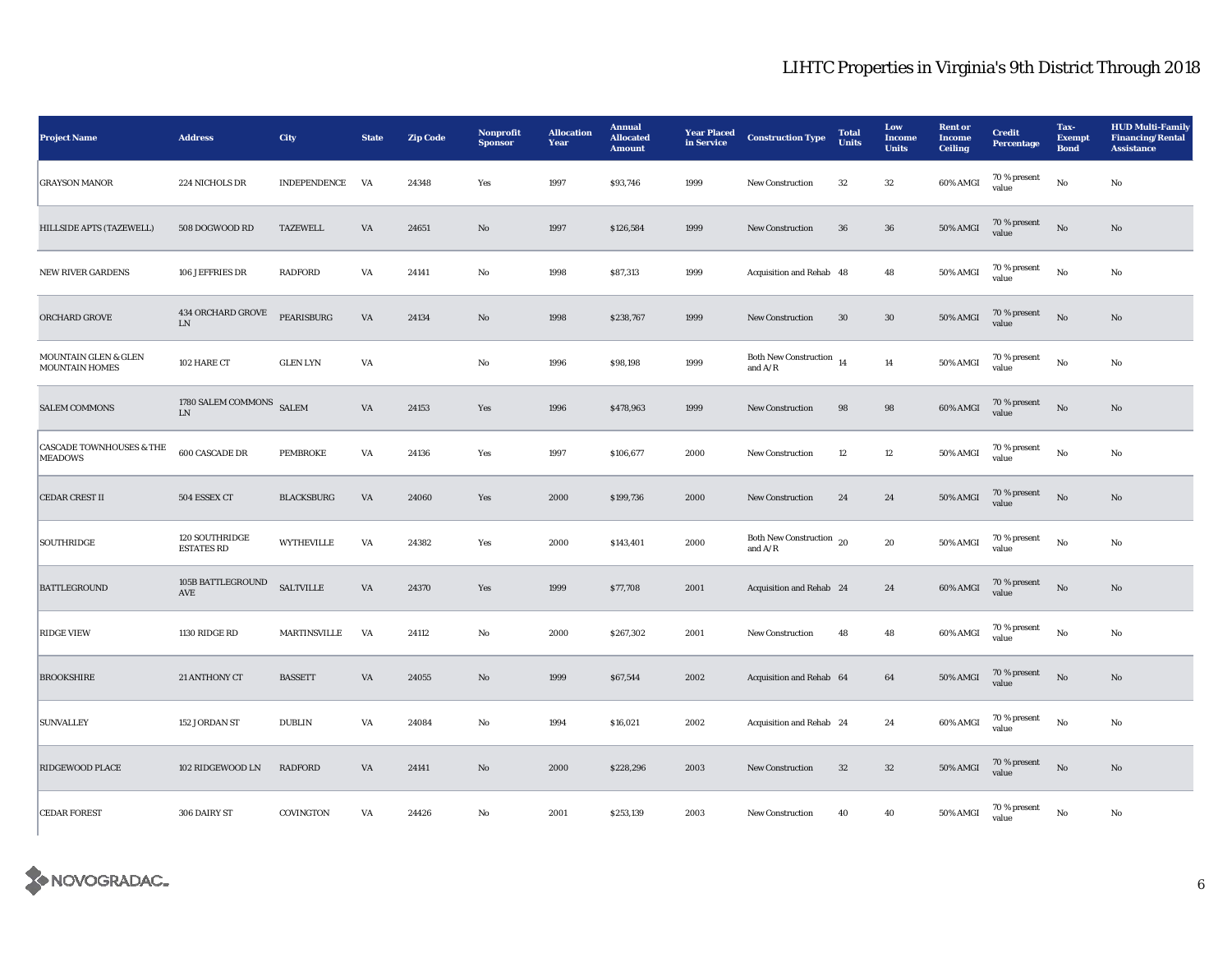| <b>Project Name</b>                      | <b>Address</b>                                                | <b>City</b>         | <b>State</b>           | <b>Zip Code</b> | Nonprofit<br><b>Sponsor</b> | <b>Allocation</b><br>Year | <b>Annual</b><br><b>Allocated</b><br><b>Amount</b> | <b>Year Placed</b><br>in Service | <b>Construction Type</b>  | <b>Total</b><br><b>Units</b> | Low<br><b>Income</b><br><b>Units</b> | <b>Rent</b> or<br>Income<br><b>Ceiling</b> | <b>Credit</b><br>Percentage | Tax-<br><b>Exempt</b><br><b>Bond</b> | <b>HUD Multi-Family</b><br><b>Financing/Rental</b><br><b>Assistance</b> |
|------------------------------------------|---------------------------------------------------------------|---------------------|------------------------|-----------------|-----------------------------|---------------------------|----------------------------------------------------|----------------------------------|---------------------------|------------------------------|--------------------------------------|--------------------------------------------|-----------------------------|--------------------------------------|-------------------------------------------------------------------------|
| RIVERMONT (MARTINSVILLE)                 | 1446 FAYETTE ST                                               | <b>MARTINSVILLE</b> | VA                     | 24112           | Yes                         | 2012                      | \$728,223                                          | 2014                             | Acquisition and Rehab 99  |                              | 99                                   | 60% AMGI                                   | 70 % present<br>value       | $\rm No$                             | Yes                                                                     |
| <b>SPRUCE HILL</b>                       | 316 PENN AVE NW                                               | <b>FLOYD</b>        | VA                     | 24091           | Yes                         | 2011                      | \$234,749                                          | 2014                             | Acquisition and Rehab 36  |                              | 36                                   | 60% AMGI                                   | 70 % present<br>value       | No                                   | No                                                                      |
| <b>WASHINGTON COURT</b>                  | 250 STONE MILL RD SW ABINGDON                                 |                     | VA                     | 24210           | Yes                         | 2012                      | \$233,516                                          | 2014                             | New Construction          | 39                           | 39                                   | 60% AMGI                                   | 70 % present<br>value       | No                                   | No                                                                      |
| <b>WEST LANCE</b>                        | 173 KANAWHA ST                                                | <b>NEW CASTLE</b>   | VA                     | 24127           | Yes                         | 2011                      | \$226,085                                          | 2014                             | Acquisition and Rehab 34  |                              | 34                                   | 60% AMGI                                   | 70 % present<br>value       | $\mathbf{No}$                        | No                                                                      |
| WOODRUM MANOR & WESTVIEW 502 WENONAH AVE |                                                               | PEARISBURG          | VA                     | 24134           | Yes                         | 2010                      | \$151,500                                          | 2014                             | Acquisition and Rehab 26  |                              | 26                                   | 60% AMGI                                   | 70 % present<br>value       | $\rm No$                             | No                                                                      |
| <b>ABINGDON TERRACE</b>                  | 526 LOWRY DRIVE                                               | ABINGDON            | $\mathbf{V}\mathbf{A}$ | 24210           | Yes                         | 2012                      | \$167,283                                          | 2015                             | Acquisition and Rehab 32  |                              | $32\,$                               | 60% AMGI                                   | $70\,\%$ present<br>value   | $_{\rm No}$                          | Yes                                                                     |
| <b>ABINGDON VILLAGE</b>                  | 502 LOWRY DRIVE                                               | <b>ABINGDON</b>     | VA                     | 24210           | Yes                         | 2011                      | \$295,120                                          | 2015                             | Acquisition and Rehab 44  |                              | 44                                   | 60% AMGI                                   | 70 % present<br>value       | $\rm No$                             | Yes                                                                     |
| NEW RIVER OVERLOOK                       | 300 JEFFRIES DRIVE                                            | <b>RADFORD</b>      | VA                     | 24141           | Yes                         | 2013                      | \$201,500                                          | 2015                             | Acquisition and Rehab 40  |                              | 40                                   | 60% AMGI                                   | 70 % present<br>value       | $\rm No$                             | Yes                                                                     |
| <b>WOODS LANDING</b>                     | <b>615 MOCK AVENUE</b>                                        | <b>DAMASCUS</b>     | VA                     | 24236           | Yes                         | 2012                      | \$220,000                                          | 2015                             | Acquisition and Rehab 40  |                              | 40                                   | 60% AMGI                                   | 70 % present<br>value       | No                                   | Yes                                                                     |
| <b>HUNTING HILLS</b>                     | 3153 HILLMAN STREET BLACKSBURG                                |                     | VA                     | 24060           | Yes                         | 2013                      | \$70,626                                           | 2016                             | Acquisition and Rehab 12  |                              | 12                                   | <b>50% AMGI</b>                            | 70 % present<br>value       | No                                   | No                                                                      |
| <b>NORTHWINDS</b>                        | 2355 NORTH 4TH<br><b>STREET</b>                               | <b>WYTHEVILLE</b>   | VA                     | 24382           | Yes                         | 2013                      | \$735,480                                          | 2016                             | Acquisition and Rehab 144 |                              | 142                                  | 60% AMGI                                   | 70 % present<br>value       | No                                   | Yes                                                                     |
| <b>SMOKEY RIDGE</b>                      | 1785 ELECTRA WAY,<br>260, 290 COUNTRIE<br>DRIVE NE, 1705, 171 | CHRISTIANSBURG VA   |                        | 24073           | Yes                         | 2013                      | \$427,417                                          | 2016                             | Acquisition and Rehab 52  |                              | 52                                   | 50% AMGI                                   | 70 % present<br>value       | $\mathbf{No}$                        | No                                                                      |
| <b>STONEBRIAR</b>                        | 16600 BROAD STREET SAINT PAUL                                 |                     | $\mathbf{V}\mathbf{A}$ | 24283           | $\mathbf{N}\mathbf{o}$      | 2013                      | \$76,000                                           | 2016                             | Acquisition and Rehab 23  |                              | ${\bf 23}$                           | 60% AMGI                                   | 70 % present<br>value       | $_{\rm No}$                          | $\mathbf{No}$                                                           |
| SOUTHVIEW                                | 252 VIEW DRIVE                                                | <b>MARION</b>       | VA                     | 24354           | No                          | 2015                      | \$535,797                                          | 2017                             | Acquisition and Rehab 72  |                              | 72                                   | 60% AMGI                                   | 70 % present<br>value       |                                      | No                                                                      |
| <b>FIELDSTONE SENIOR</b>                 | 401 GIVENS LANE                                               | <b>BLACKSBURG</b>   | VA                     | 24060           | No                          | 2015                      | \$608,538                                          | 2018                             | <b>New Construction</b>   | 60                           | 60                                   | 60% AMGI                                   | 70 % present<br>value       |                                      | No                                                                      |